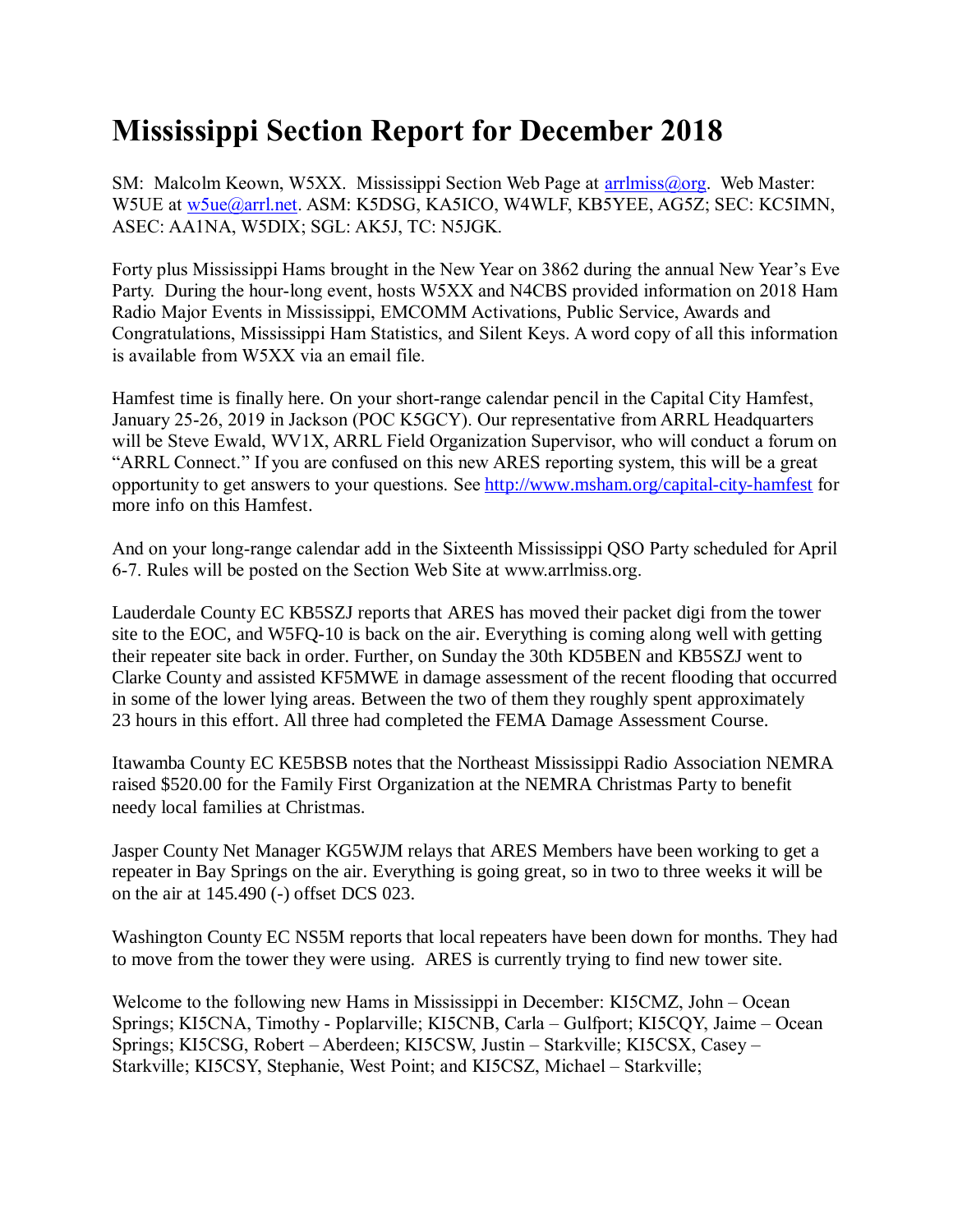Also welcome to the following new ARRL Members in December: KF5AGC, Tony – Wiggins; KI5BVZ, Roy, Gulfport; KF5IQG, Kenneth – Prentiss; KB5LIN, Kim – Hernando; KI4OTF, Jeffry – Hernando; KF5PLJ, Larry – Florence; N5QHQ, David – Crystal Springs; and KC5RSD, Larry – Picayune.

As of December 31, ARRL Membership in Mississippi was 989. Up one from last month!

Congratulations to the following on their upgrades in December: KI5BXE, Larry – Brandon; KI5CBY, Cody – Etta; and KG5VHL, William – Starkville.

SEC/DEC Reports for December 2018: KC5IMN (SEC), KC5IIW (EC MS), AF5PO (NE MS), KD4VVZ (Gulf Coast), N5ZNT (SW MS), and KB0ZTX (NW MS).

EC Reports for December 2018: KE5BSB (Itawamba), WB5CON (Alcorn), KF7DLW (Forrest), AE5FK (Walthall), AG5GN (Lamar), KF5IAY (Carroll/Montgomery), KA5ICO (Chickasaw), KC5IIW (Scott), KF5IMA (Lafayette), N5KDA (Adams), NS5M (Washington), KD5NDU (AEC)(Yalobusha), AA5NG (Marion), AF5PO (Tishomingo), AA5SG (Jones/Wayne), KB5SZJ (Lauderdale), WA5TEF (Lee), KD4VVZ (George), KF5WVJ (DeSoto), N5ZNT (Lincoln/Wilkinson), and KB0ZTX (Marshall).

OES Reports for December – WB5AKR

Club Newsletter/Reports (Editor): the Meridian ARC Spark Gap (W5MAV).

Regret to report the passing of WB5YKR. Bob was a long-time active member of the Vicksburg ARC and the 'Go to Guy' when things need to be fixed. Also, we lost Betty Jo, KB5CSQ, who was active in several Ham organizations on the Coast.

HF Net Reports - sessions/QNI/QTC (Net Manager)

Hattiesburg ARC 10M Net 5/45/0 (KD5XG)

K5TAL - American Legion 80M Net 4/31/0 (KA5DON)

Magnolia Section Net 31/1048/5 (KA5ICO)

MS Baptist Hams Net 5/25/0 (WF5F)

MSPN 31/2062/14 (W5JGW)

VHF Net Reports - sessions/QNI/QTC (Net Manager)

Adams County ARES 4/65/0 (N5KDA)

Alcorn County ARES Net 3/45/0 (WB5CON)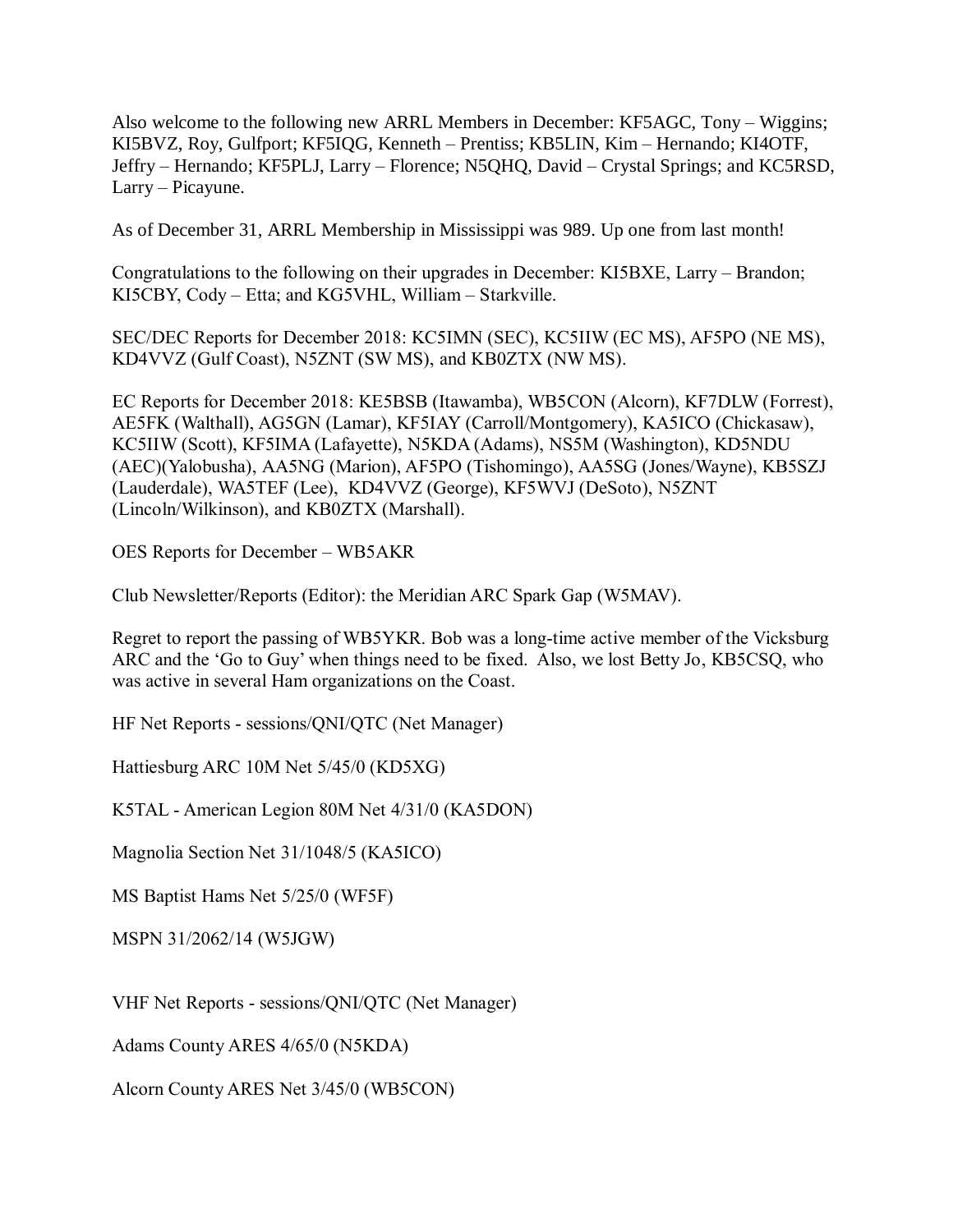Booneville and Prentiss Co Net 4/42/0 (WX5N)

Capital Area Emergency Net 3/33/0 (K5XU)

DeSoto County Training and Information Net 5/93/0 (KF5WVJ)

Forrest/Perry Counties ARES 2/24/0 (KF7DLW)

George County ARES 4/29/0 (KD4VVZ)

Hattiesburg ARC 2M Net 5/89/10 (KD5XG)

Hattiesburg 2M Simplex Net 1/12/0 (KD5XG)

Jackson ARC Emergency Net 4/29/0 (K5XU)

Itawamba County ARES 4/27/0 (KE5BSB)

Jasper County ARES 4/26/0 (KG5WJM)

Jones/Wayne ARES Net 5/108/0 (AA5SG)

K5TAL – American Legion 2M Net 4/30/0 (KA5DON)

Lamar County ARES Net 1/13/0 (AG5GN)

Lowndes County ARC Net 4/37/0 (KF5AZ)

Marion County ARES Net 4/25/0 (AF5NG)

Madison County ARES 4/27/0 (W5DIX)

Marshall County ARES – meets with Desoto County – (KB0ZTX)

MDXA Net 3/16/0 (N5GD)

Meridian Area Emergency Net 4/50/0 (KB5SZJ and KF5ETN)

Metro Jackson ARES Net 1/6/0 (AE5SK)

MSU ARC 5/149/0 (N5OMK) (Record QNI for this Net)

Northeast Mississippi Skywarn 5/73/0 (WA5TEF) One Skywarn Activation

Scott County ARES Training Net 3/26/0 (KC5IIW)